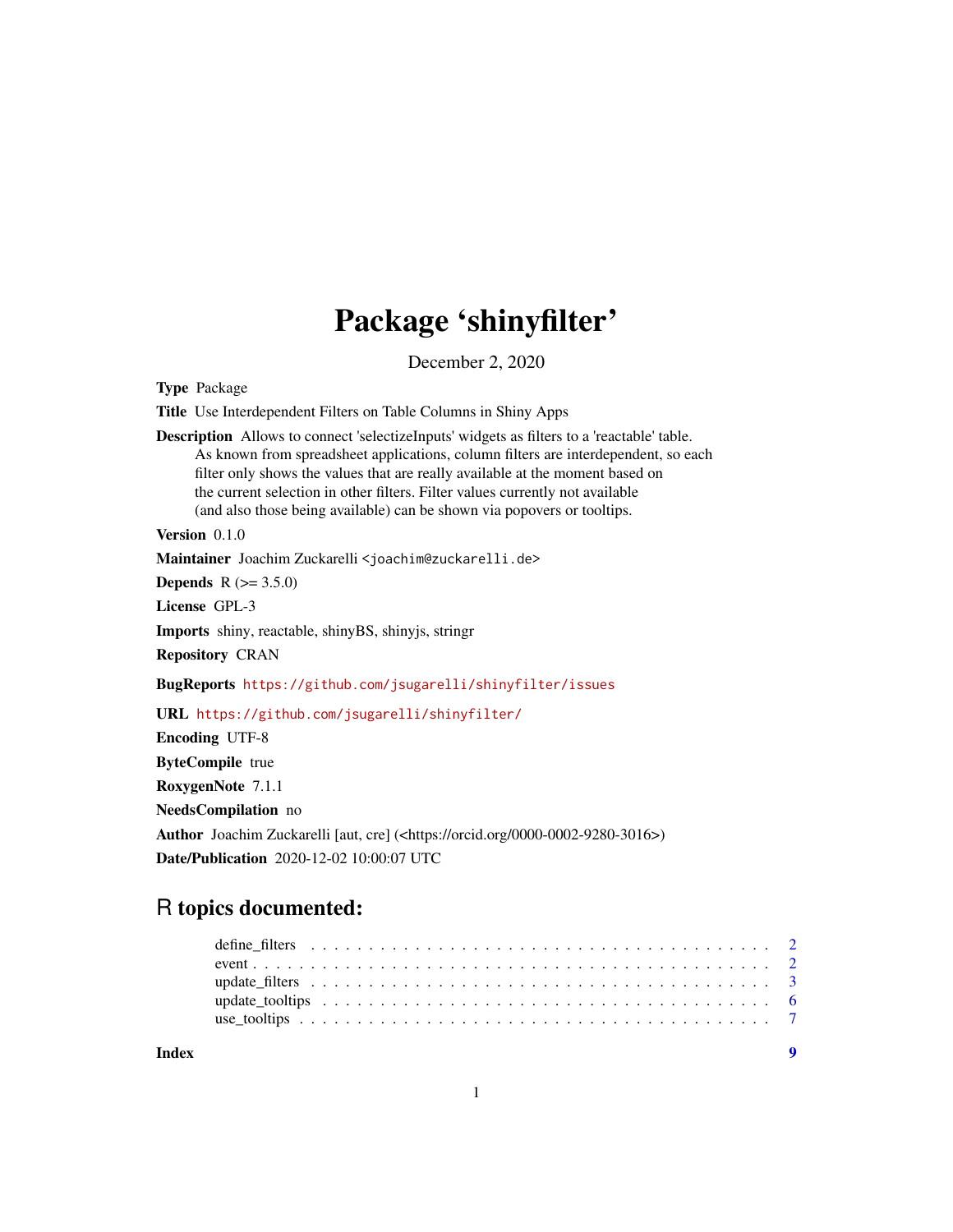#### Description

Installs the filters and binds them to the reactable widget and the dataframe presented in the reactable.

define\_filters() needs to be called in the server function of any shiny app using shinyfilter.

#### Usage

define\_filters(input, react\_id, filters, data)

#### Arguments

| input    | The input object provided as an argument to the server function.                                                                                                                                                                 |
|----------|----------------------------------------------------------------------------------------------------------------------------------------------------------------------------------------------------------------------------------|
| react_id | Object ID/input slot of the reactable which the filters will be linked to.                                                                                                                                                       |
| filters  | A named character vector with the column names of the data frame that will be<br>filtered. The <i>names</i> of the vector elements are the object IDs/input slots of the<br>respective selectizeInput() widgets used as filters. |
| data     | The (unfiltered) dataframe presented in the reactable.                                                                                                                                                                           |

#### Details

For a full example of a shiny app using shinyfilter please call up the help for [update\\_filters\(](#page-2-1)). See the README.md file or the GitHub repo on <https://github.com/jsugarelli/shinyfilter> for a comprehensive shinyfilter tutorial.

#### Value

No return value.

event *Get JavaScript code for filters' selectizeInput onchange event*

#### Description

Helper function to create the JavaScript event handler code for the selectizeInput filters of a shiny app using shinyfilters.

#### Usage

event(name)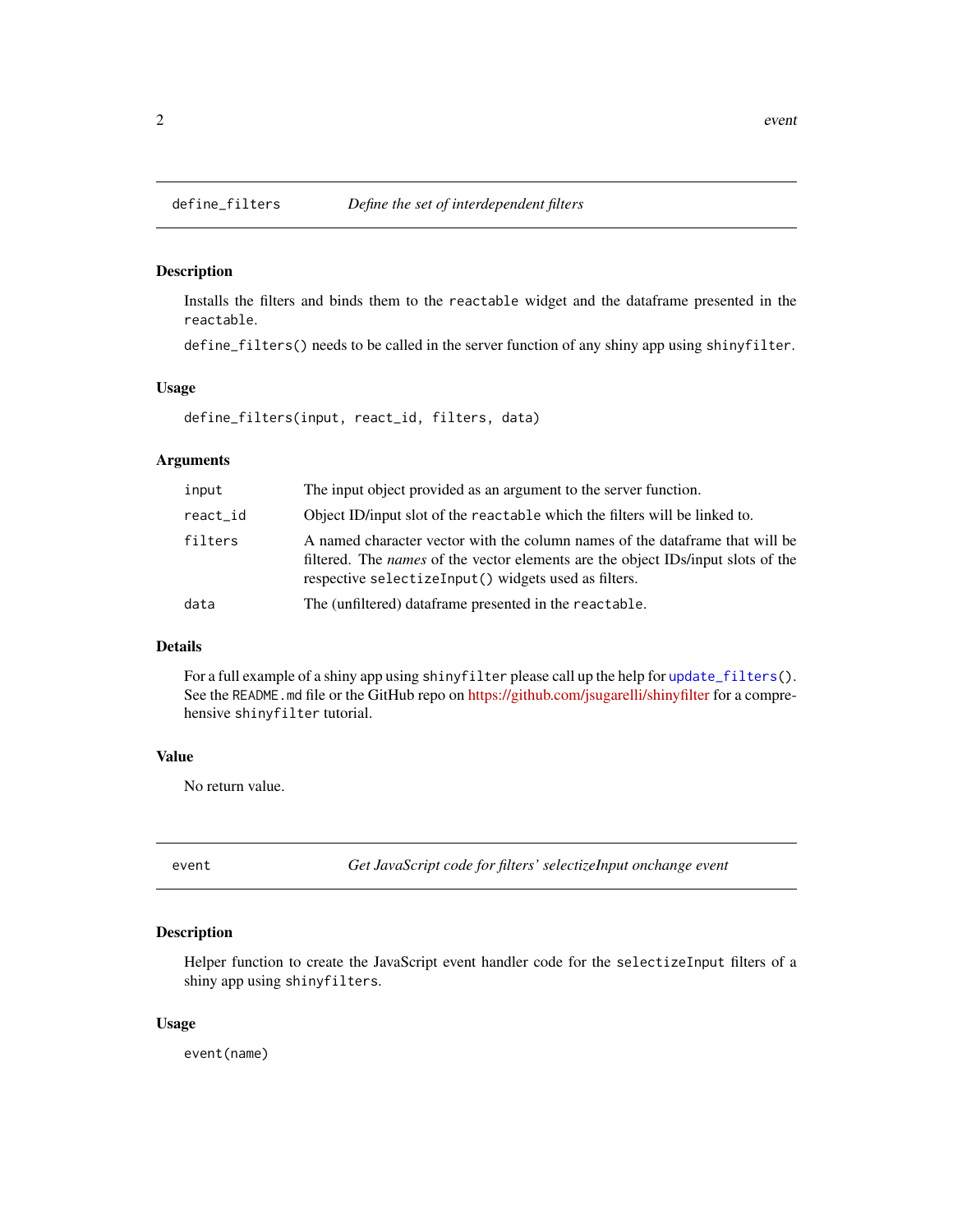#### <span id="page-2-0"></span>Arguments

name Name of the event/input variable set by the selectizeInput filters whenever the selection changes. Can be handled in a call of observeEvent().

# Details

Processing the onChange event of the selectizeInput widgets that serve as the filters is necessary so that filters all the other shinyfilter filters bound to the same reactable can be updated accordingly and show the currently available filter options. All selectizeInput should have exactly the same event handler.

You can of course create the JavaScript code for the onChange event handler function yourself, especially if you want to trigger additional operations in JavaScript whenever an onChange event occurs. event() function is just intended as a shortcut to save time and effort.

For a full example of a shiny app using shinyfilter please call up the help for [update\\_filters\(](#page-2-1)). See the README. md file or the GitHub repo on <https://github.com/jsugarelli/shinyfilter> for a comprehensive shinyfilter tutorial.

#### Value

JavaScript code for the onChange event.

#### Examples

event("myEvent")

<span id="page-2-1"></span>

| update_filters | Update the filter options in each filter when the selection in any of the |
|----------------|---------------------------------------------------------------------------|
|                | filters changes                                                           |

#### Description

Updates all filters linked to a reactable. As shinyfilter filters are interdependent, update\_filters() makes sure that each filter (selectizeInput widget) only shows the filter options currently available, given the selection in all other filters.

#### Usage

update\_filters(input, session, react\_id)

#### Arguments

| input    | The input object provided as an argument to the server function.           |
|----------|----------------------------------------------------------------------------|
| session  | The session variable provided as an argument to the server function.       |
| react id | The output variable/ID of the reactable for which filters will be updated. |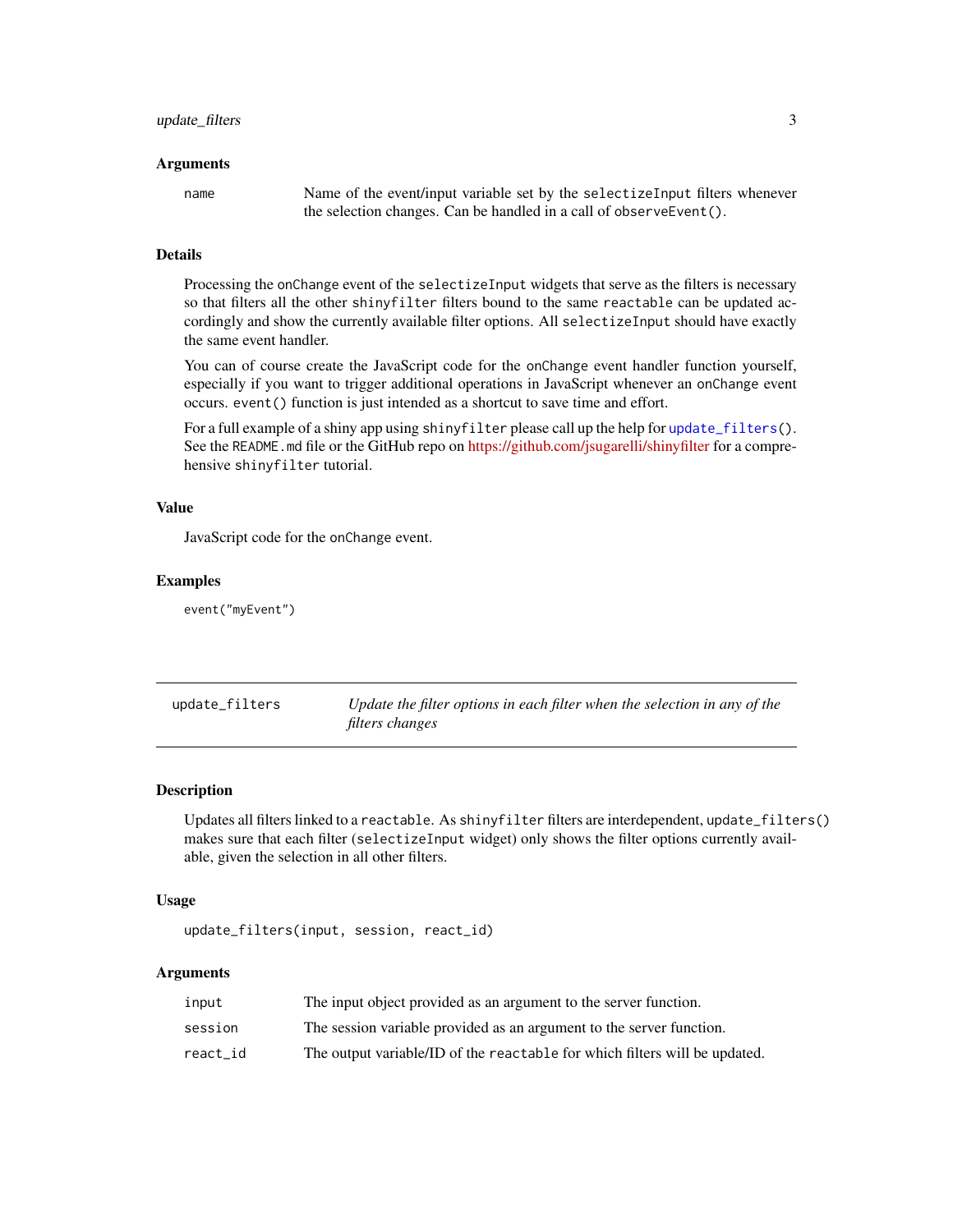#### Details

See below for a full example of a shiny app using shinyfilter. See the README.md file or the GitHub repo on <https://github.com/jsugarelli/shinyfilter> for a comprehensive shinyfilter tutorial.

#### Value

The filtered dataframe to be presented in the reactable widget. Ideally, this is captured in a reactive value so that the reactable updates automatically.

#### Examples

```
if(interactive()) {
 library(shiny)
 library(reactable)
 library(shinyfilter)
 cars_csv <- system.file("cars.csv", package="shinyfilter")
 cars <- read.csv(cars_csv, stringsAsFactors = FALSE, header = TRUE, encoding = "UTF-8")
 app = shipui <- fluidPage(
     titlePanel("Cars Database"),
     sidebarLayout(
       sidebarPanel(
         width = 2,
          selectizeInput(inputId = "sel_manufacturer", label = "Manufacturer",
                        multiple = TRUE, options = list(onChange = event("ev_click")),
                        choices = sort(unique(cars$manufacturer))),
          selectizeInput(inputId = "sel_year", label = "Year",
                         multiple = TRUE, options = list(onChange = event("ev_click")),
                        choices = sort(unique(cars$year))),
          selectizeInput(inputId = "sel_fuel", label = "Fuel",
                         multiple = TRUE, options = list(onChange = event("ev_click")),
                        choices = sort(unique(cars$fuel))),
          selectizeInput(inputId = "sel_condition", label = "Condition",
                         multiple = TRUE, options = list(onChange = event("ev_click")),
                        choices = sort(unique(cars$condition))),
          selectizeInput(inputId = "sel_size", label = "Size",
                         multiple = TRUE, options = list(onChange = event("ev_click")),
                        choices = sort(unique(cars$size))),
          selectizeInput(inputId = "sel_transmission", label = "Transmission",
                         multiple = TRUE, options = list(onChange = event("ev_click")),
                        choices = sort(unique(cars$transmission))),
          selectizeInput(inputId = "sel_color", label = "Color",
```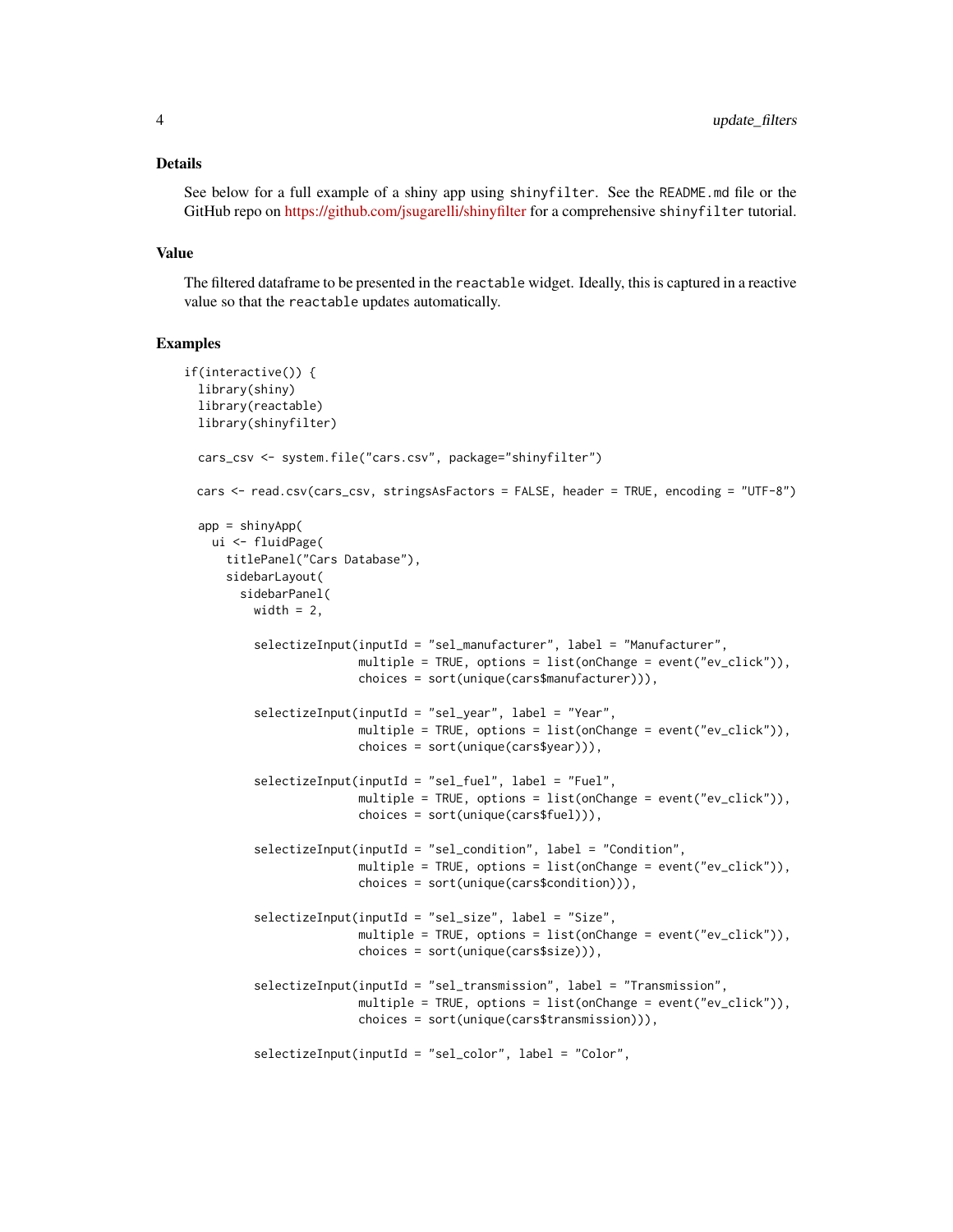```
multiple = TRUE, options = list(onChange = event("ev_click")),
                     choices = sort(unique(cars$paint_color))),
      selectizeInput(inputId = "sel_type", label = "Type",
                     multiple = TRUE, options = list(onChange = event("ev_click")),
                     choices = sort(unique(cars$type))),
     use_tooltips(background = "#' 1B3F8C", foreground = "#' FFFFFF")
   ),
   mainPanel(
     reactableOutput(outputId = "tbl_cars")
   )
 )
),
server = function(input, output, session) {
  r <- reactiveValues(mycars = cars)
  define_filters(input,
                 "tbl_cars",
                 c(sel_manufacturer = "manufacturer",
                   sel_year = "year",
                   sel_fuel = "fuel",
                   sel_condition = "condition",
                   sel_size = "size",
                   sel_transmission = "transmission",
                   sel_color = "paint_color",
                   sel_type = "type"),
                 cars)
  observeEvent(input$ev_click, {
    r$mycars <- update_filters(input, session, "tbl_cars")
    update_tooltips("tbl_cars",
                    session,
                    tooltips = TRUE,
                    title_avail = "Available is:",
                    title_nonavail = "Currently not available is:",
                    popover_title = "My filters",
                    max.avail = 10,
                    max.nonavail = 10})
  output$tbl_cars <- renderReactable({
    reactable(data = r$mycars,
              filterable = TRUE,
              rownames = FALSE,
              selection = "multiple",
              showPageSizeOptions = TRUE,
              paginationType = "jump",
              showSortable = TRUE,
```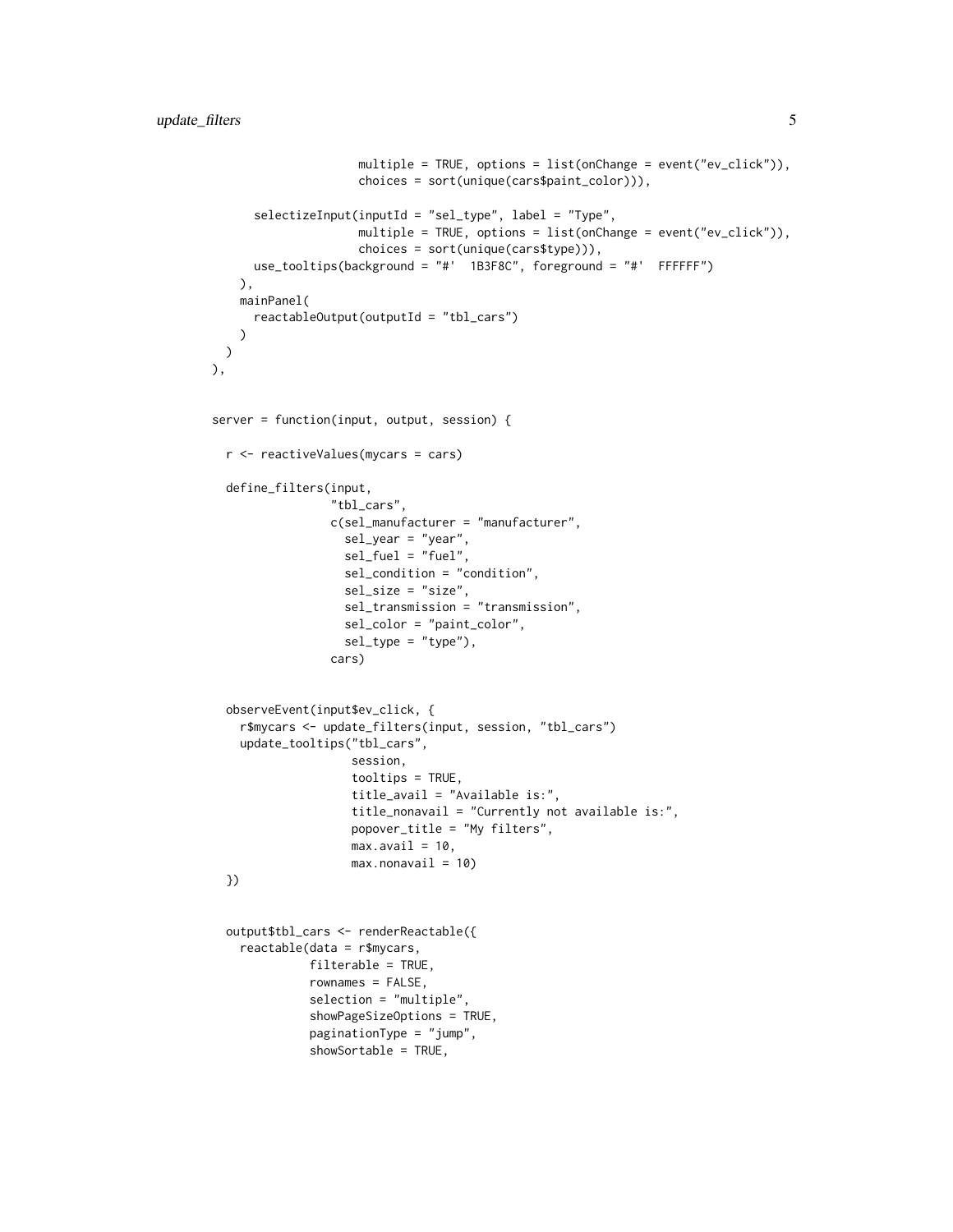```
highlight = TRUE,
                 resizable = TRUE,
                 rowStyle = list(cursor = "pointer"),
                 onClick = "select"
      )
     })
   }
  )
 runApp(app)
}
```
<span id="page-5-1"></span>update\_tooltips *Update the tooltips/popovers based on the currently available filter options*

#### Description

Updates all tooltips or popovers for shinyfilter filter selectizeInput widgets. Tooltips/popovers can be used to show the currently unavailable filter options, i.e. the filter options that are not available at the moment because of the dataframe presented in the reactable is filtered by the choices made in the other filters. It is also possible to list the available filter options as well.

If you want to use tooltips/popovers, you need to call [use\\_tooltips\(](#page-6-1)) from within the UI definition of your shiny app.

#### Usage

```
update_tooltips(
 react_id,
  session,
  tooltip = TRUE,
  show_avail = TRUE,title_avail = "Available values:",
  title_nonavail = "Currently not available filters:",
  popover_title = "Filter options",
 max_avail = NULL,max_nonavail = max_avail,
 more_avail = "... (# more)"
 more_nonavail = "... (# more)",
 placement = "top"
\mathcal{L}
```
# Arguments

| react id | The output variable/ID of the reactable to which the filters are linked. |
|----------|--------------------------------------------------------------------------|
| session  | The session variable provided as an argument to the server function.     |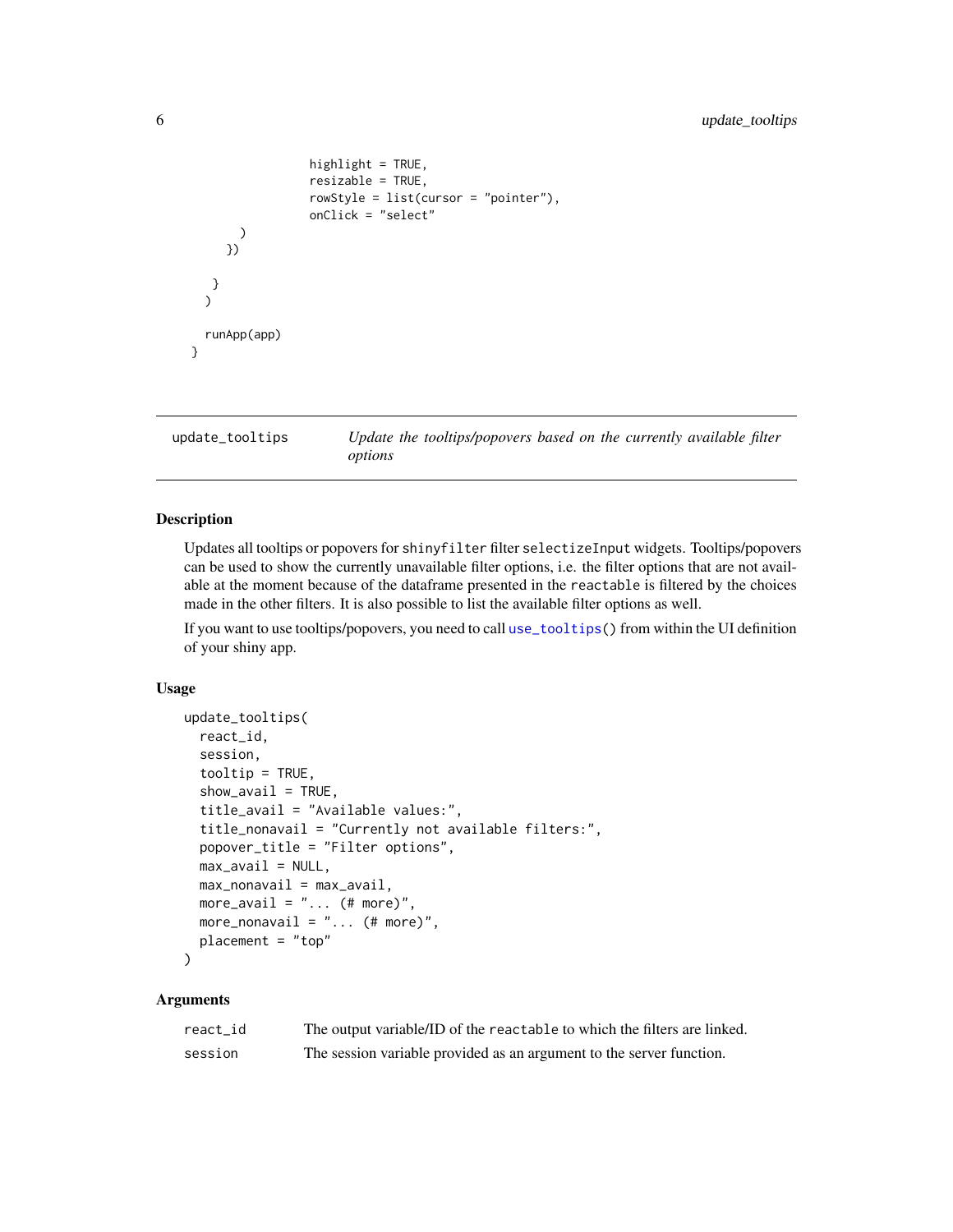# <span id="page-6-0"></span>use\_tooltips 7

| tooltip       | If TRUE, tooltips will be shown. If FALSE, popovers will be shown.                                                                                                                                                                                                                                        |
|---------------|-----------------------------------------------------------------------------------------------------------------------------------------------------------------------------------------------------------------------------------------------------------------------------------------------------------|
| show_avail    | If TRUE not only the unavailable filter options will be listed in the tooltips/popovers,<br>but the unavailable ones as well.                                                                                                                                                                             |
| title_avail   | Header text for the list of available filter options.                                                                                                                                                                                                                                                     |
|               | title_nonavail Header text for the list of unavailable filter options.                                                                                                                                                                                                                                    |
| popover_title | Title text for the popover window. Only relevant when tooltips = FALSE.                                                                                                                                                                                                                                   |
| $max_$        | Maximum number of available filter options shown. Use the more_avail argu-<br>ment to determine what is shown if the number of available filter options exceeds<br>max_avail.                                                                                                                             |
| max_nonavail  | Maximum number of non-available filter options shown. Use the more_nonavail<br>argument to determine what is shown if the number of non-available filter op-<br>tions exceeds max_nonavail.                                                                                                               |
| more_avail    | Text to be shown if show_avail = TRUE and the number of available filter op-<br>tions exceeds max_avail. In this case, only the first max_avail filter options are<br>shown followed by more_avail. In more_avail you can use # as a placeholder<br>for the number of filter options exceeding max_avail. |
| more_nonavail | Text to be shown if the number of available filter options exceeds max_nonavail.<br>In this case, only the first max_nonavail filter options are shown followed by<br>more_nonavail. In more_nonavail you can use # as a placeholder for the<br>number of filter options exceeding max_nonavail.          |
| placement     | Defines where the tooltip/popover is placed relative to the filter (i.e. selectizeInput<br>widget) it belongs to. Can be either "top", "bottom", "left" or "right".                                                                                                                                       |

# Details

For a full example of a shiny app using shinyfilter please call up the help for [update\\_filters\(](#page-2-1)). See the README.md file or the GitHub repo on <https://github.com/jsugarelli/shinyfilter> for a comprehensive shinyfilter tutorial.

# Value

No return value.

<span id="page-6-1"></span>

use\_tooltips *Add tooltip functionality to the app*

# Description

Prepares the application for the use of tooltips or popovers to show the (un)available filter options. use\_tooltips() needs to be called from within the UI definition of your shiny app. See [update\\_tooltips\(](#page-5-1)) for how to create the actual tooltips or popovers.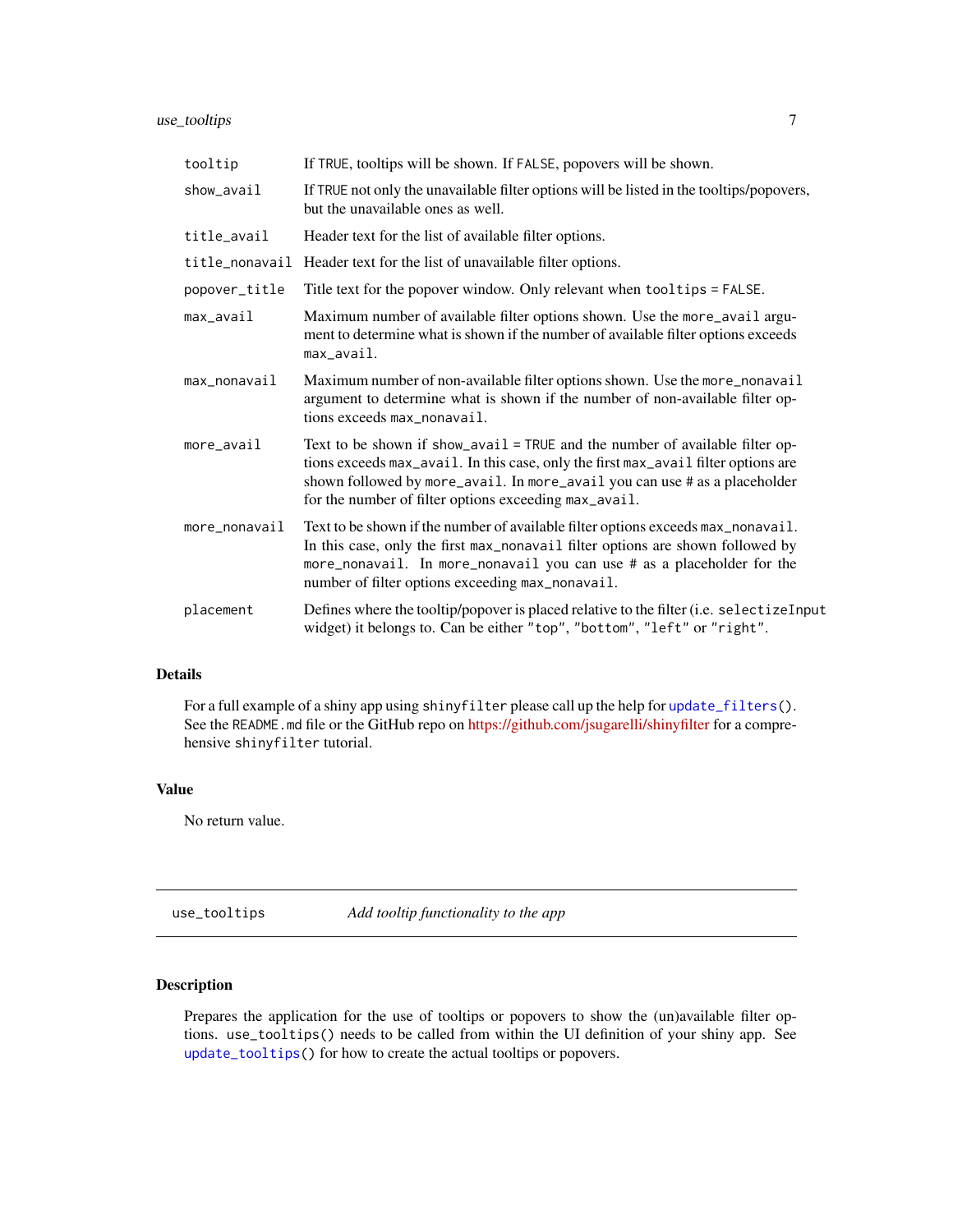# Usage

```
use_tooltips(
 background = "#000000",
 foreground = "#FFFFFF",
  textalign = "left",
  fontsize = "100%",
 opacity = 0.8\mathcal{L}
```
# Arguments

| background | Background color of the tooltips/popovers the in CSS hex format.                                  |
|------------|---------------------------------------------------------------------------------------------------|
| foreground | Font color of the tooltips/popovers the in CSS hex format.                                        |
| textalign  | Alignment of the text in the tooltips/popovers; either "left", "right", "center"<br>or "justify". |
| fontsize   | Font size of the tooltips/popovers.                                                               |
| opacity    | Opacity of the tooltips/popovers.                                                                 |

# Details

For a full example of a shiny app using shinyfilter please call up the help for [update\\_filters\(](#page-2-1)). See the README.md file or the GitHub repo on <https://github.com/jsugarelli/shinyfilter> for a comprehensive shinyfilter tutorial.

# Value

No return value.

<span id="page-7-0"></span>